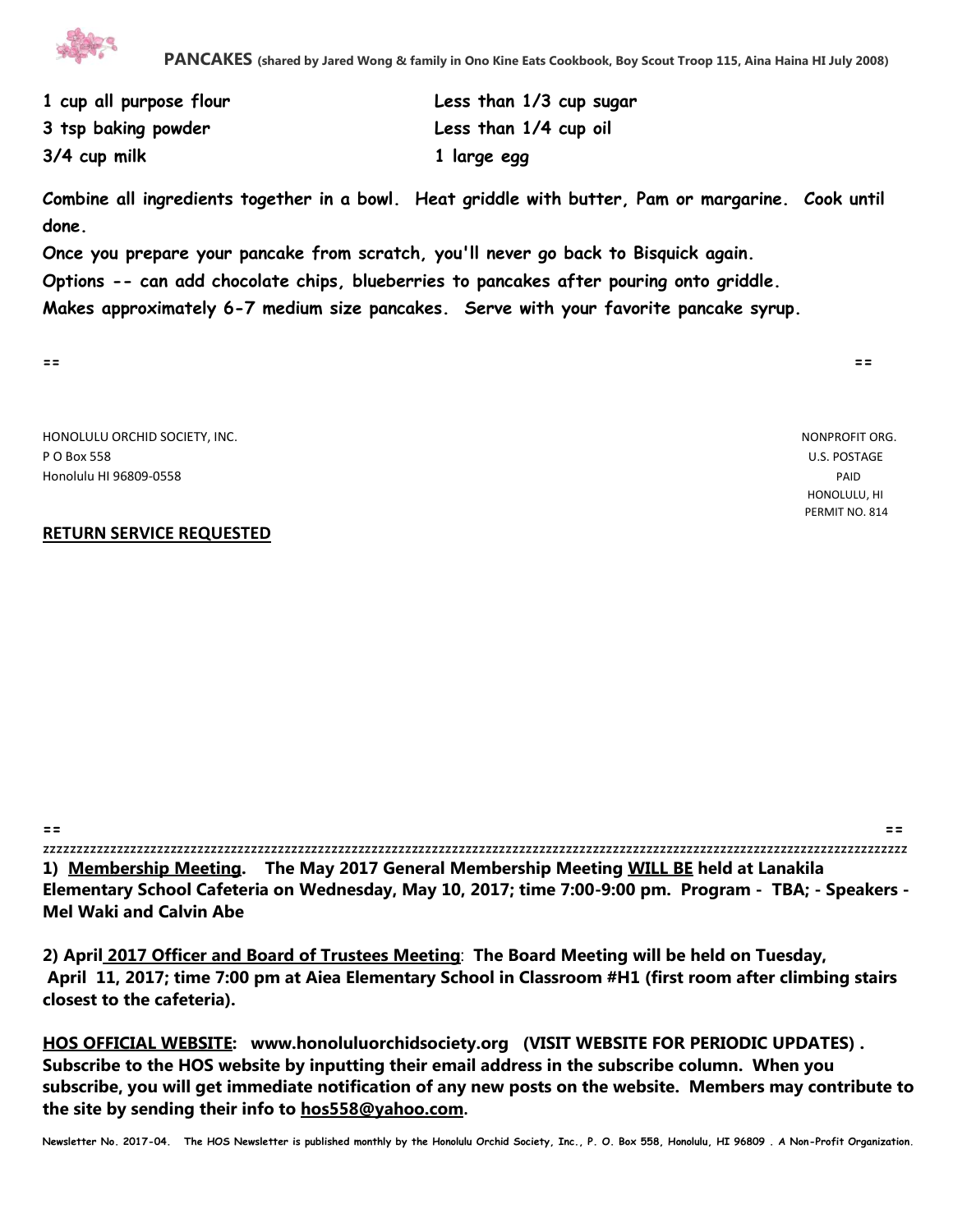## **HONOLULU ORCHID SOCIETY MONTHLY NEWSLETTER No. 2017-04**

 **HOS GENERAL MEETING** 

 Date: **Wednesday, April 12, 2017** Time/Place: **7:00 pm to 9:00 pm - Lanakila Elementary School Cafeteria** Program: **"Vanda Culture"** Speaker: **Leland Nakai**

**A-L-O-H-A M-E-M-B-E-R-S**

**The Honolulu Orchid Society's special speaker for the April meeting is Leland Nakai. He will be speaking on Vanda culture. Leland is retired after spending a 26 year career on active duty in the U.S. Army as a Chemical Officer and a 14 year career as a Hazardous Materials Officer with the City and County of Honolulu. His full time job now is baby sitting his three grandkids. He is a very active member of the Kunia Orchid Society. Besides raising orchids and winning trophies for his prize winning Vandas, he enjoys photography and playing tennis.**

**The presentation will be given on Wednesday, April 12, 2017 in the Lanakila Elementary School Cafeteria. The meeting will begin at 7:00 PM or shortly thereafter. Please note that there will be a school function in the cafeteria until 6:45 PM. The parking lot may be full until the school function is over.**

**Guests are more than welcome to attend.**

**MAHALO NUI LOA** Mahalo **Ben Kodama Jr** for chairing the annual Silent Auction last month and obtaining the great selection of plants. Your efforts are appreciated in making 2017's annual auction a great success once again at March's General Membership meeting. We also thank all who assisted Ben in getting the plants delivered to our meeting site. Thank you to the **20+ nurseries statewide, Akatsuka Ortchid Gardens, Volcano HI; Carmela Orchids, Hakalau HI; Exotic Orchids of Maui, Haiku, Maui; H&R Nurseries, Waimanalo HI; Hawaii Pacific Orchids, Waianae, HI; Hilo Orchid Farm, Mountain View HI; Island Sun Orchids, Keaau HI; Kalapana Orchids, Kurtistown HI; Kawamoto Orchid Nursery, Honolulu HI; Kiilani Gift and Garden, Waianae HI; Kodama Orchid Nursery, Kogachi Orchids, Kenneth Konishi Orchids all of Waianae H;, Long Life Orchids, Hilo HI; Neuman's Nursery, Olomana Orchids, Kaneohe HI; Orchidpeople, Kamuela HI; Orchids N Paradise Kahalu'u, Kaneohe HI; Orchidworks, Hakalau HI; Pacific Island Nursery, Keaau HI; Penny's Orchids, Waianae HI; Quintal Farms, Kurtistown HI; S&W Orchids & Sam's Orchids of Waianae HI; Tropical Orchid Farm, Haiku HI; and Winning Orchids, Mountain View, HI who donated plants and orchid related items and Simplot, Kapolei HI (formerly Pacific Agriculture) who donated garden tools** for the auction. Appreciation is also extended to members who also brought in plants, various orchid and miscellaneous items and food items for the auction - **Kate Leonard & Ian Sandison** - Agave attenuata, Red (Ti) Dracaena and HOS Women's Shirt; **Nathan Wong** - Lady of the Night plant; **Doris Taitano** - Owl ceramic pots and Raku Vase; **Ken & Aileen Ching** - Small & medium plastic pots bromeliade, succlent and pearl plants; **Mae Matsumoto** - Fudge Brownies, Meyer Lemon Cream Cheese Bars & Black Bottom Cupcakes; **Calvin & Sherry Abe** - Ohagi, Shiso plants & Note Pads; **Dorothy Nakama** - Banana Bread; **Margaret Lin** - Tillandsia plants; **Bob & JoAnn Higuchi** - Almond Cookies; **Williette Wong** - Papaya fruit & Party Mix; **Walter Wong** - Gau; **Inez Brunson** - Butter Mochi; **Calvin Kumano/ Lea Takafuji** - Phal. Younghome New York & Asst Phalaenopsis plants; **Kathy Sakuda** - Plants in ceramic pots; **Ruth Chun** - Den. bifalce plant, 4" & 5" used plastic trays; **Mel & Pamela Waki** - Tillandsia Plants & Equitant Oncidium Plants; **Jan Takamiya** - Den. Purple Pride & Den anosmum miniature white Plants

Mahalo to the following members and Refreshment Committee who brought in a great assortment of goodies to share with those in attendance at our March meeting - **Beaudine Ma** - Potato Chips; **Kate Leonard & Ian Sandison** - Rice & Kalua Pork Cabbage; **Ruth Chun** - Banana Bread, Boiled Peanuts & Chips n' Dip; **Sherry & Calvin Abe** - Mochiko Chicken; **Jackie Lai** - Banana Bread; **Charlotte Yamamoto** - Lilikoi Bars & Baked Ham Slices;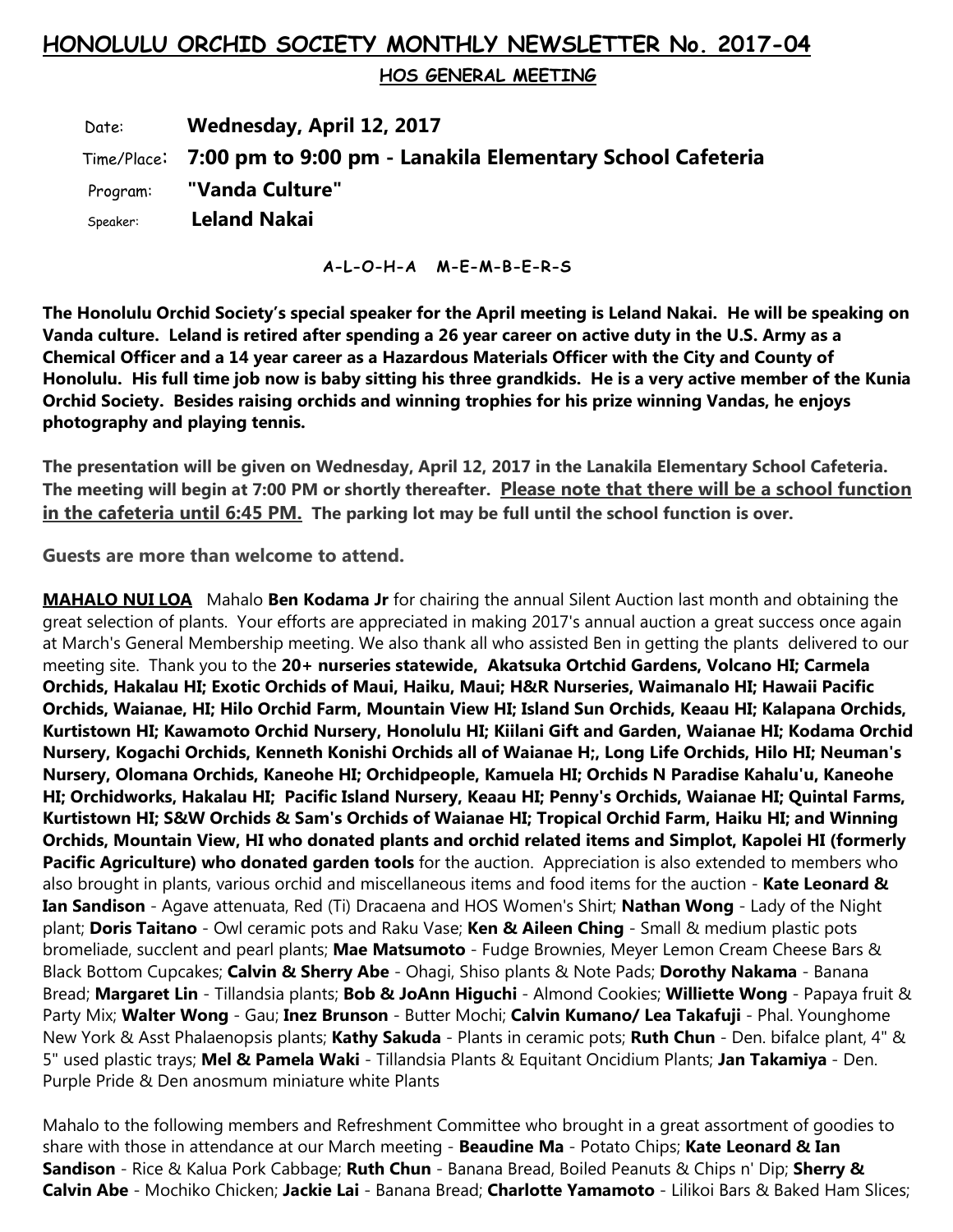**Pam & Mel Waki** - Roca Thins; **Williette Wong** - Butter Mochi; **Kathy Sakuda** - Beef Broccoli w/Hong Kong Style Noodles; **Dorothy Nakama** - Kung Pao Chicken; **David Buoto** - Wheat Thins w/Smoked Marlin Dip; **Gayle Goto** - Worms in Dirt; **Jan Takamiya** - Naan Bread & Asst Vegetables w/Hummus; **Sharilyn Nitta** (fm Kaimuki Orchid Society) - Spinach Dip w/Chips; **JoAnn & Bob Higuchi** - Almond Cookies; **JoAnne Hoota** - Apple Betty Crumble; and **Refreshment Committee** - Grapes, juice and water. Your donations are truly appreciated! And as a reminder to all who bring refreshments in -- please inform our Refreshment/Hospitality Committee of what you bring to share when you drop off your item at the refreshment table. Much appreciated!

We also acknowledge all who helped with the set up and breakdown and to all of you who were in attendance and supported this fundraiser. Best one this year!

**DEEPEST SYMPATHY/CONDOLENCES**. Our heartfelt sympathy is extended to Ben Kodama Jr. and his siblings with the passing of their father, **Benjamin Kodama, Sr.** on April 2, 2017. Ben Kodama, Sr. was one of the original founders of the Honolulu Orchid Society with a great legacy in the world of orchids. Funeral services are pending..

**MONETARY DONATIONS.** Mahalo **Florence Sukita and Masayuki Otsuji** for your generous monetary donations to HOS. We sincerely appreciate your generous gifts!

**WELCOME 2017 NEW MEMBERS!** We welcome our newest 2017 HOS members **Gayle Hirohata-Goto and Nathan Chan** of Honolulu HI , **Christopher Clairmont** of Mililani HI, **James Sassen** of Kailua HI, **Jing Wei Gomez** of Kaneohe, **Makalapua Pickard** of Kaneohe HI, **Mark D Broome** of Hauula HI, **Avery Blake** of Kailua HI, **Janet Leach** of Kihei HI, and **Jan Takamiya** of Mililani HI of Honolulu HI. Thank you for joining!

**UPCOMING ORCHID SOCIETY OF MANOA, INC. 2017 Annual Orchid Show and Plant Sale** will be held at Noelani **Change of Annual Orchid Show and Plant Sale** will be held at Noelani **Elementary School Cafetorium, 2655 Woodlawn Drive, Honolulu. Show dates are Saturday, May 6, 2017 from 8:30 am to 4:00 pm and Sunday, May 7, 2017 from 8:30 am to 3:00 pm (plant sales closes at 2:30 pm). Display theme is our choice and creativity is encouraged. Once again we need our membership full support by providing your blooming orchid plants, greeneries to fill-in open spaces, props, and physical labor and time to help set up and create a fantastic display and also to break down our display. Plant Registration is Friday, May 5,2017 from 5:00 pm to 8:00 pm. Due to time constraints you will be encouraged to write your own labels to expedite registration. Labels and pens will be provided by Orchid Society of Manoa. All plants must be properly labeled, including spelling. Varietal names and all Merit Awards must be indicated on all plants previously awrded. Plants for the miniature display, located in the Orchid Society of Manoa's display in a section of it's own, should be noted on the registration form so the correct size labels can be provided. Plants in the miniature display should not exceed 6" x 6" x 6".** 

**Bob & JoAnn Higuchi will co-chair the 10' x 10' floor display we will be setting up. We have a short timeframe, 5:00 pm to 8:30 pm, to set up the display before judging officially starts at 8:30 pm on Friday. PLEASE BRING YOUR BLOOMING PLANTS PRIOR TO 5 pm and be ready to register plants when the doors open for registration. WE ALSO NEED GREENS AND PELE's HAIR. Members please stick around and help set up the display. We also need your help with the breakdown of the display on Sunday at the close of the show.**

**ORCHID SHOWS.** The Windward Orchid Society and Kunia Orchid Society opened their orchid shows during the same time frame this year on March 24, 2017 through March 26 2017. Appreciation is acknowledged to all who turned out to give support to the HOS.

**WINDWARD ORCHID SOCIETY's 37th ANNUAL SPRING ORCHID SHOW AND PLANT SALE "Diamond Jubilee - WOS 1957"** was held at the S> W> King Intermediate School Armory (Gym), 45-155 Kamehameha Hwy, Kaneohe HI this year on March 24-26, 2017. Honolulu Orchid Society was honored with an award of First Place for Best Show Display (\$75).

We thank Dr. Ingelia White and Adam Almeida (first time) for co-chairing the display, James Sassen, Camil Gomez, Anna Anderson, Mark Broome, and Emina Lukac (students of Dr. Ingelia White @ WCC), and Tyler Tajima and Adam Almeida for assisting with the display setup and breakdown. We also thank Jan Takamiya, Calvin Kumano, Mel & Pam Waki, Ken & Aileen Ching. Adam Almeida and Emina Lukac for sharing their blooming plants, greeneries and props in the display too.